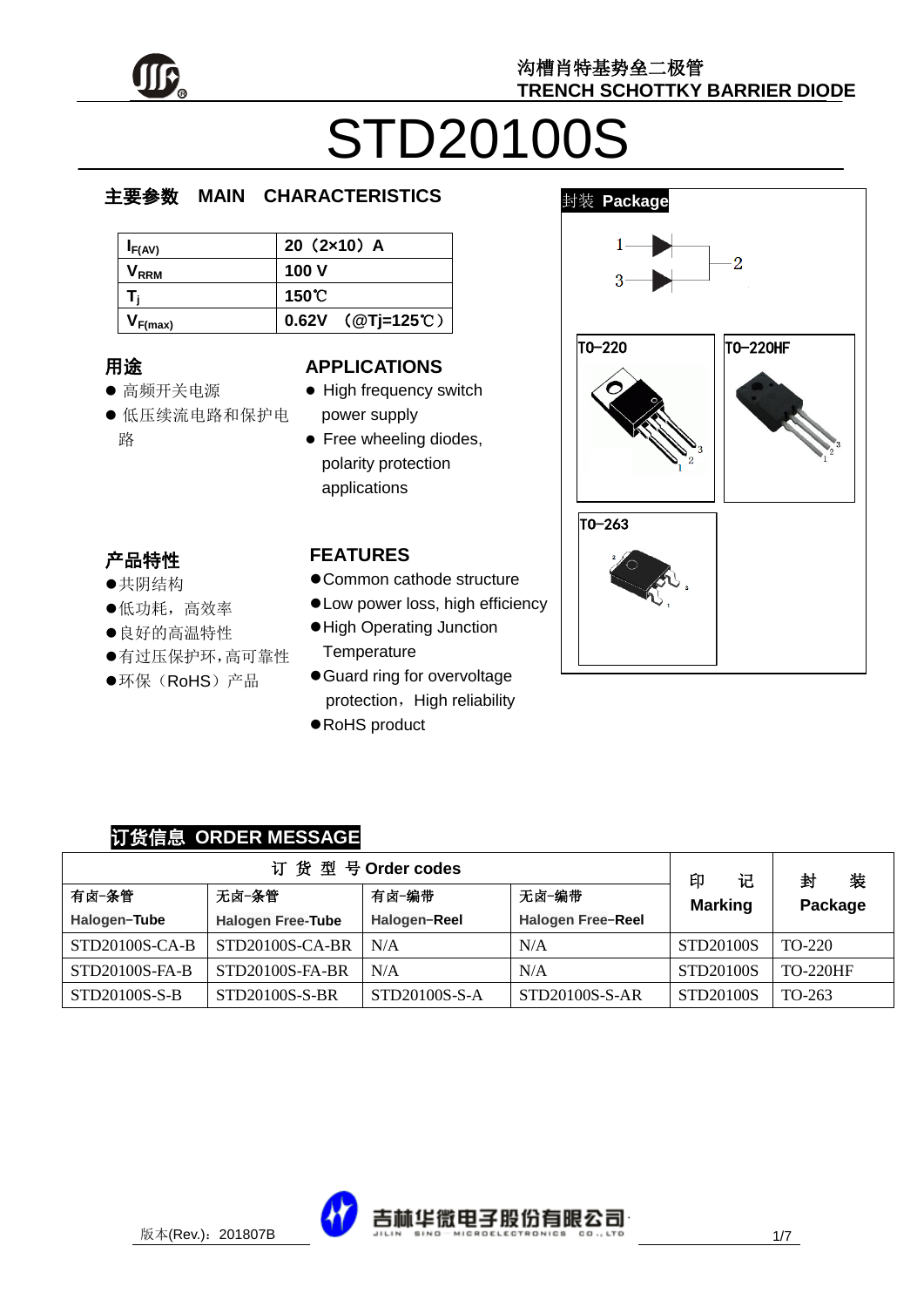# **R** STD20100S

| 绝对最大额定值                                     | <b>ABSOLUTE RATINGS</b> (Tc=25°C) |            |                         |              |             |
|---------------------------------------------|-----------------------------------|------------|-------------------------|--------------|-------------|
|                                             | 项<br>目                            |            | 뮹<br>符                  | 数<br>值       | 单<br>位      |
|                                             | <b>Parameter</b>                  |            | <b>Symbol</b>           | ValuU        | <b>Unit</b> |
| 最大反向重复峰值电压                                  |                                   |            |                         | 100          | $\vee$      |
| Repetitive peak reverse voltage             |                                   |            | <b>V</b> <sub>RRM</sub> |              |             |
| 最大直流阻断电压                                    |                                   |            |                         | 100          | $\vee$      |
| Maximum DC blocking voltage                 |                                   |            | $V_{DC}$                |              |             |
| 正向平均整流电流                                    | $T_c = 150^{\circ}$               | 整个器件       |                         | 20           |             |
| Average forward                             | (TO-220/TO-2                      | per device |                         |              |             |
| current                                     | 63)                               |            | $I_{F(AV)}$             |              | A           |
|                                             | $T_c = 125^\circ C$               | 侧<br>单     |                         | 10           |             |
|                                             | (TO-220HF)                        | per diode  |                         |              |             |
| 正向峰值浪涌电流                                    |                                   |            |                         |              |             |
| Surge non repetitive forward current        |                                   |            |                         | 180          | A           |
| (额定负载 8.3ms 半正弦波—按 JEDEC 方法)                |                                   |            | $I_{FSM}$               |              |             |
| 8.3 ms single half-sine-wave (JEDEC Method) |                                   |            |                         |              |             |
| 最高结温                                        |                                   |            |                         |              | °C          |
| Maximum junction temperature                |                                   |            | $\mathsf{T}_\mathsf{i}$ | 150          |             |
| 储存温度                                        |                                   |            |                         | $-40 - +150$ | ົ           |
| Storage temperature range                   |                                   |            | ${\sf T}_{\text{STG}}$  |              |             |

### 电特性 **ELECTRICAL CHARACTERISTICS**

| 项<br>目           | 测试条件                    |                 | 最小值        | 典型值        | 最大值        | 单位   |
|------------------|-------------------------|-----------------|------------|------------|------------|------|
| <b>Parameter</b> | <b>Tests conditions</b> |                 | Value(min) | Value(typ) | Value(max) | Unit |
|                  | Tj =25 $^{\circ}$ C     |                 |            | 20         | 50         | μA   |
| $I_R$            | $Ti = 125^{\circ}$      | $V_R = V_{RRM}$ |            | 3.0        | 20         | mA   |
|                  | Tj =25 $\degree$ C      |                 |            | 0.65       | 0.7        | V    |
|                  | Ti = $125^{\circ}$ C    | $I_F = 10A$     |            | 0.62       | 0.65       | V    |
| $V_F$            | Tj =25 $\degree$ C      |                 |            | 0.87       | 0.9        | V    |
|                  | Ti =125 $°C$            | $I_F = 20A$     |            | 0.75       | 0.8        |      |

#### 热特性 **THERMAL CHARACTERISTICS**

| 项<br>目                                                 |                                     | 符<br>븅     | 最小值        | 最大值               | 单<br>位           |
|--------------------------------------------------------|-------------------------------------|------------|------------|-------------------|------------------|
| <b>Parameter</b>                                       |                                     | Symbol     | Value(min) | Value(max)        | <b>Unit</b>      |
| 结到管壳的热阻<br>Thermal resistance from<br>junction to case | TO-220<br>TO-263<br><b>TO-220HF</b> | $Rth(i-c)$ |            | 1.9<br>2.0<br>2.5 | $\mathcal{C}$ MV |

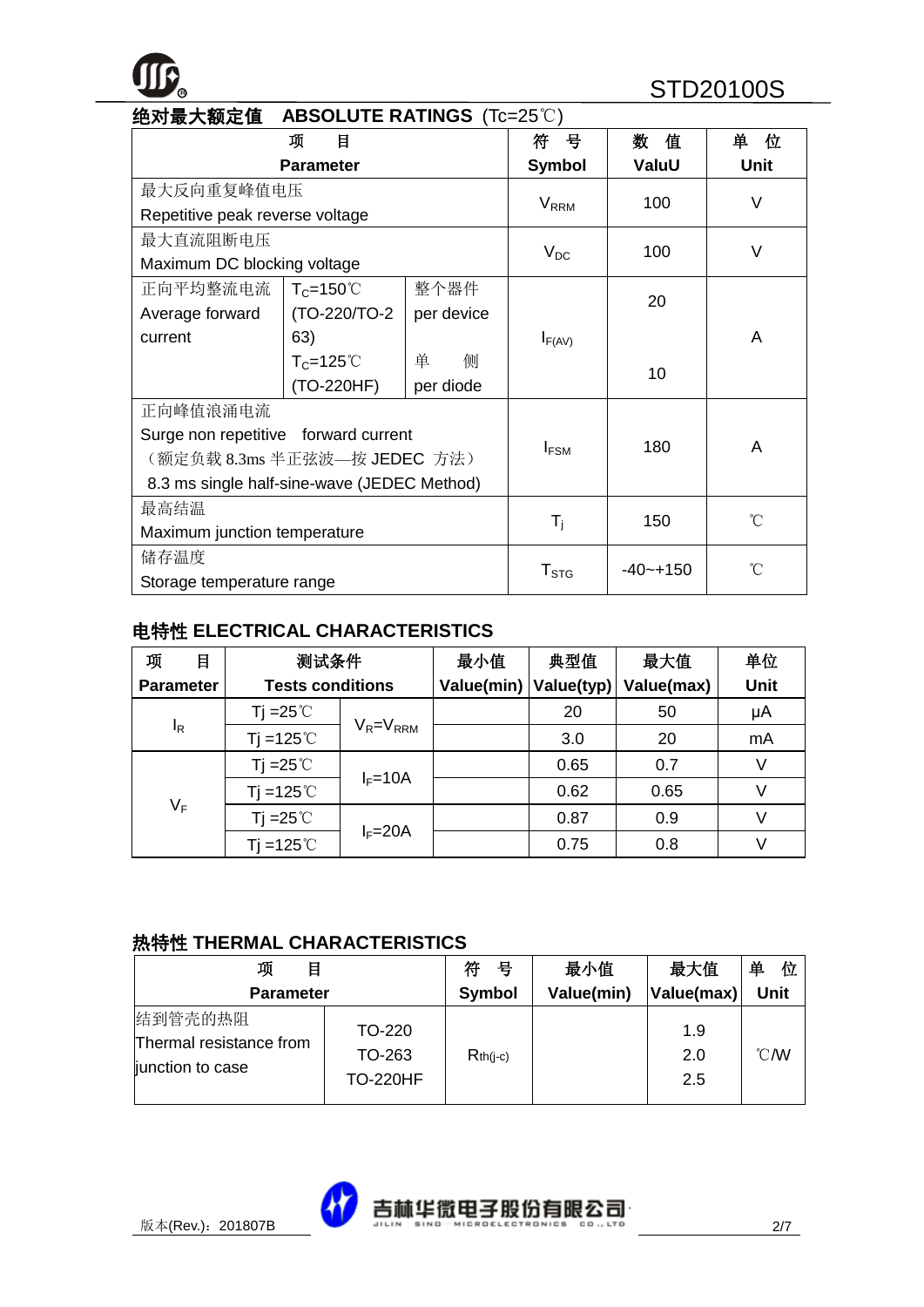

### 特征曲线 **ELECTRICAL CHARACTERISTICS (curves)**



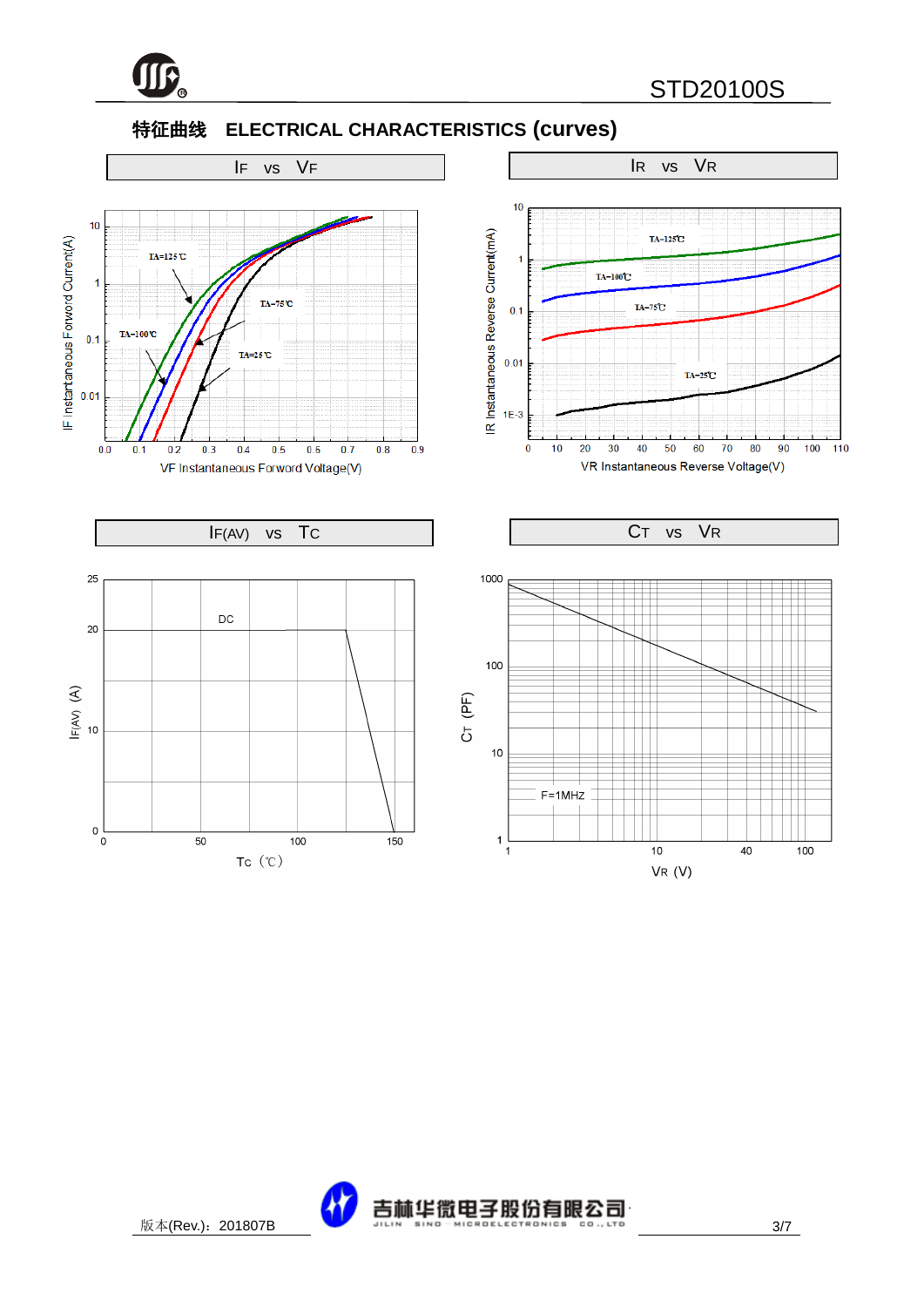

### 外形尺寸**PACKAGE MECHANICAL DATA TO-220** 单位 **Unit** :**mm**





A

| 符号<br>symbol   | MIN   | MAX   |
|----------------|-------|-------|
| Α              | 4.40  | 4.80  |
| В              | 1.10  | 1.40  |
| þ              | 0.70  | 0.95  |
| C.             | 0.28  | 0.48  |
| с1             | 0.32  | 0.52  |
| D              | 14.45 | 16.00 |
| D <sub>2</sub> | 8.20  | 9.20  |
| E              | 9.60  | 10.40 |
| е              | 2.39  | 2.69  |
| F              | 1.20  | 1.35  |
| L              | 13.05 | 14.05 |
| L2             | 3.70  | 3.90  |
| Q              | 2.40  | 3.00  |
| Q1             | 2.20  | 2.90  |
| Ρ              | 3.50  | 4.00  |



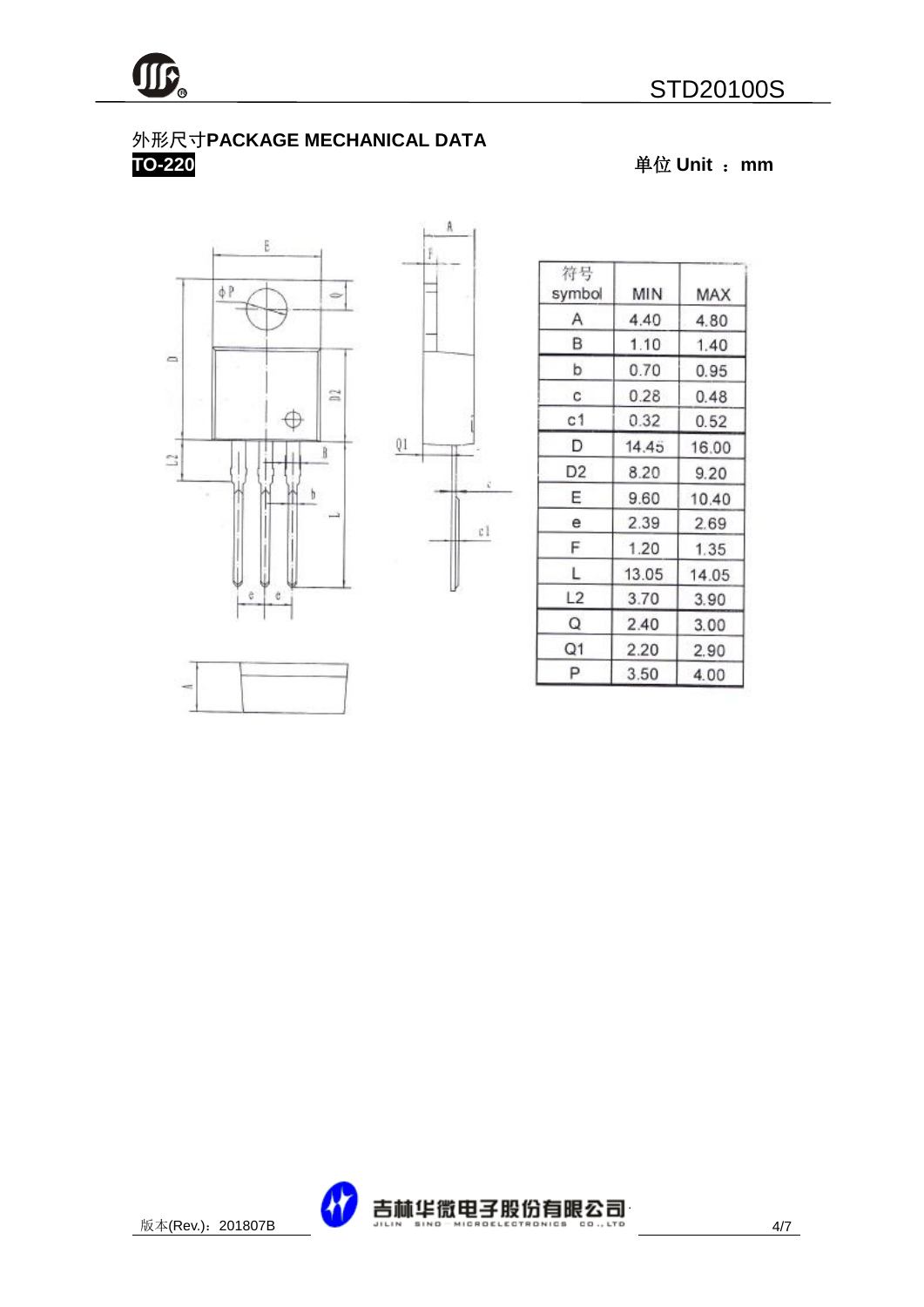### 外形尺寸**PACKAGE MECHANICAL DATA TO-220HF** 单位 **Unit** :**mm**





 $\downarrow$ 

| 符号     |      |            |
|--------|------|------------|
| symbol | MIN  | <b>MAX</b> |
| А      | 4.0  | 5.0        |
| Β1     | 0.87 | 1.27       |
| p      | 0.72 | 0.92       |
| C      | 0.5  | 0.7        |
| D      | 15.0 | 16.5       |
| D2     | 7.8  | 9.4        |
| E      | 9.62 | 10.62      |
| е      |      | 2.54 TYP   |
| F      | 2.3  | 3.3        |
| L      | 13.0 | 14.0       |
| L2     | 3.1  | 3.5        |
| фp     | 3.0  | 3.4        |
| Q      | 3.15 | 3.55       |
| Q1     | 2.2  | 2.5        |



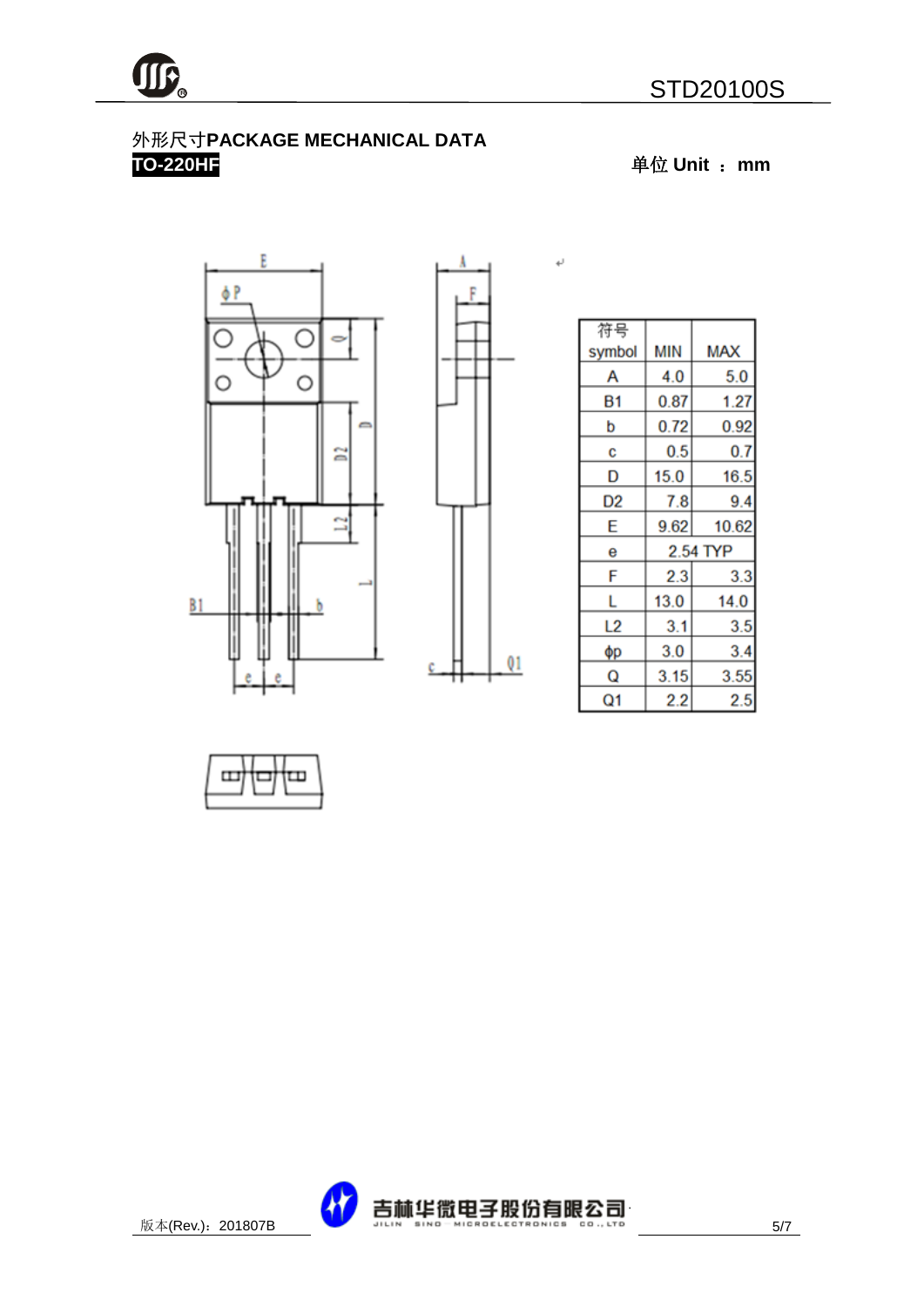

外形尺寸 **PACKAGE MECHANICAL DATA TO-263** 单位 **Unit** :**mm**



|                |       | MМ      |
|----------------|-------|---------|
| SYMBOL         | MIN   | MAX     |
| Α              | 4.30  | 4.80    |
| A1             | 1.12  | 1.42    |
| A2             | 2.54  | 2.84    |
| b              | 0.67  | 1.00    |
| с              | 0.29  | 0.52    |
| D1             | 8.40  | 9.00    |
| Ε              | 9.80  | 10.46   |
| е              |       | 2.54BSC |
| н              | 14.00 | 16.00   |
| H <sub>2</sub> | 1.12  | 1.45    |
| L              | 1.50  | 3.10    |
| L1             | 1.45  | 1.70    |

编带 REEL





| Г<br>品<br>立 | 尺寸规格            | UNIT: mm        |                |               |                    |
|-------------|-----------------|-----------------|----------------|---------------|--------------------|
| 规<br>格      |                 | A 0             |                |               |                    |
| 尺<br>₹      | ± 0.3<br>24     | $10.9 \pm 0.2$  | $.75 \pm 0.2$  | $1.5 \pm 0.2$ | $+0.2/-0.1$<br>1.5 |
| 规<br>格      | $\blacksquare$  | P <sub>0</sub>  | P <sub>2</sub> |               |                    |
| 尺<br>⊀      | $+0.2/-0.$<br>5 | $\pm$ 0.2<br>14 | $2 \pm 0.2$    | $16 \pm 0.2$  | $0.35 \pm 0.05$    |
| 规<br>格      | K <sub>0</sub>  | B0              |                |               |                    |
| 尺<br>⊀      | 4. $9 \pm 0.2$  | $16.0 \pm 0.2$  |                |               |                    |